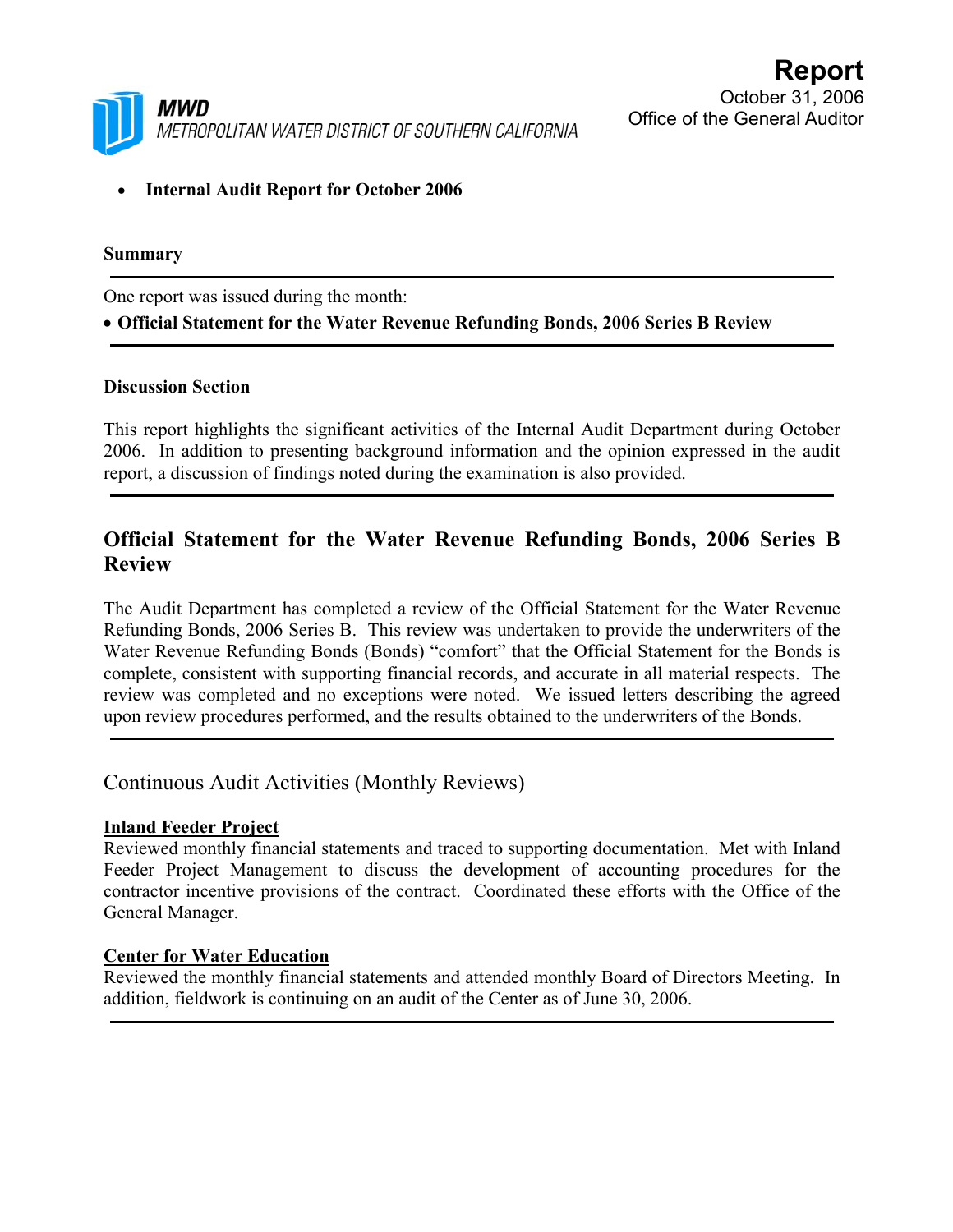Audits-in-Progress (nearly completed)

### **Review of Property Leases**

The Property Management Section is charged with the management of all Metropolitan's real property interests, including the revenue leasing of its properties, and the sale of its surplus properties. It also provides notices for possessory interest tax purposes. Audit objectives are:

- Test the adequacy of the accounting and administrative controls over the collection of lease income.
- Validate that tracking, recording, and reporting of leases are accurate and complete.
- Verify compliance with significant terms/conditions of lease agreements by Metropolitan and Lessee.
- Verify compliance with Metropolitan's Administrative codes and policies and procedures.

Audit fieldwork is complete and a draft audit report was issued. The Audit Exit Conference was held on October 31, 2006. The final report will be issued in November with Management's response to the comments and recommendations.

### **Review of PeopleSoft/WorkTech Timekeeping**

PeopleSoft is an administrative software application that is used for Human Resource management and timekeeping accounting. WorkTech Time is a flexible electronic time system for entering and approving employee time information. Audit objectives are:

- Test the adequacy of accounting and administrative controls over the timekeeping software.
- Test compliance with time keeping policies and procedures.
- Evaluate information security controls for the WorkTech Timekeeping application.

Audit fieldwork is complete and a draft audit report will be issued in the beginning of November.

## **Review of Agreement #68898 with Western Municipal Water District of Riverside County (Western)**

In March 2005, Metropolitan initiated the Perris Valley Pipeline (PVP) Program to meet the projected water demands in Riverside County; maximize capacity of the Mills plant; offset peak demands on the Skinner Plant; strengthen water delivery system reliability; and increase operational flexibility. The PVP Program consisted of two phases: (I) Design and construction of Mills Water Treatment Plant/PVP Tie-In, and (II) Design and construction of the Perris Valley Pipeline connecting Western, Eastern, and Metropolitan. As of September 30, 2006, Metropolitan's Board has appropriated \$110 million for the two phases.

Integral to Phase I of the PVP Program, Metropolitan executed a cost-reimbursement agreement with Western effective January 30, 2006. Under this agreement, Western manages the design and